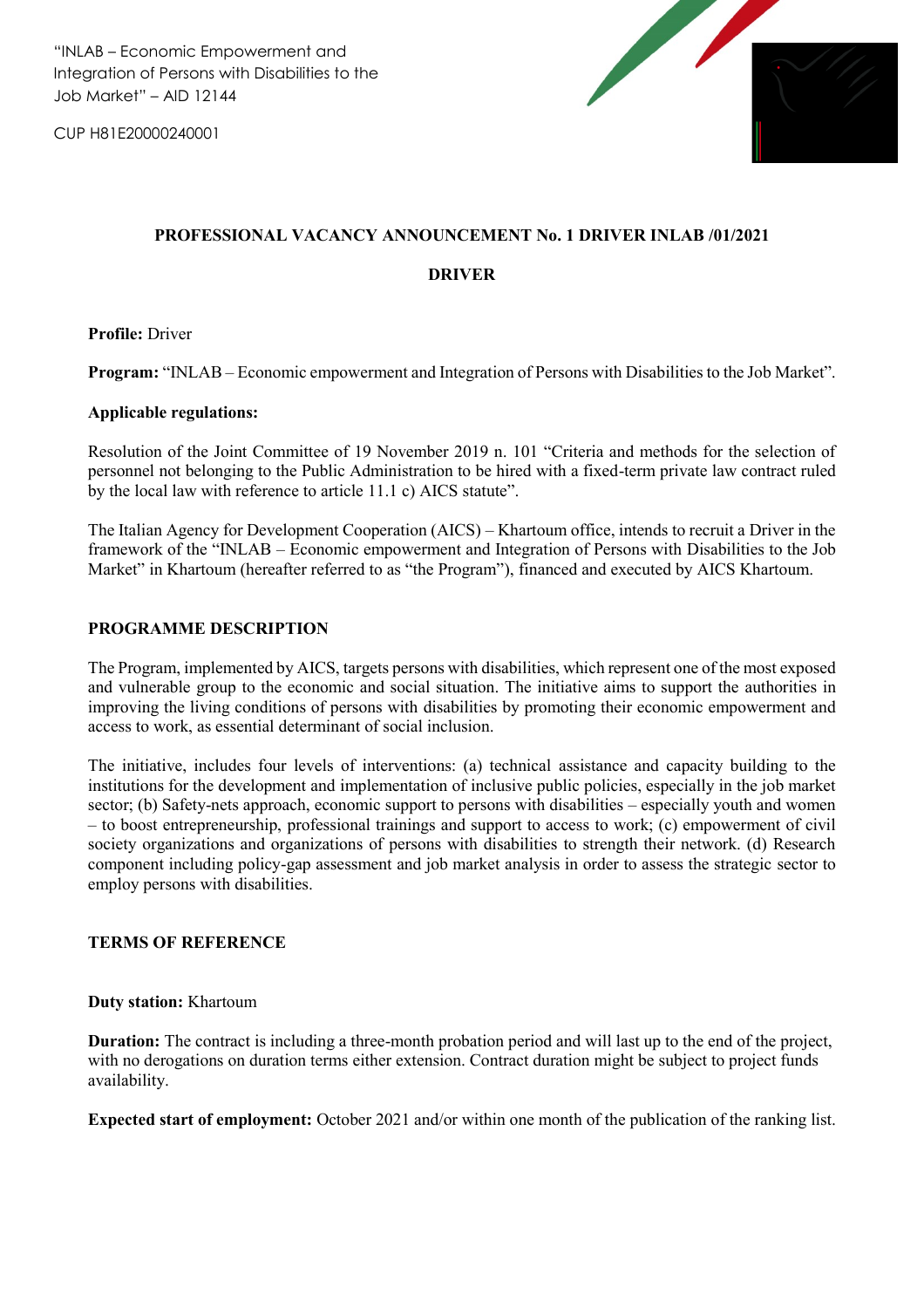CUP H81E20000240001



#### **Remuneration:** Euro 600 salary.

**Prohibition to engage in other activities:** The selected candidate must not be in a situation of conflict, even potential, of interests that undermine exercise of the functions, as provided for in Article 53 of Legislative Decree no. 165 of 2001, referred to in Law no. 190 of 2012 and by the Code of Ethics and Conduct of AICS. The contract implies an exclusivity clause and the employee won't be allowed to carry out any other business/activity that could be in conflict with duties and ToR during the contract period.

The Administration reserves the right to verify, under penalty of exclusion and contract termination, the exclusivity clause compliance.

## **1. KEY FUNCTIONS**

The candidate is requested to work under the supervision of the Program Technical Coordinator, showing commitment and competence as driver, reliability, punctuality and adherence to AICS internal regulations and rules of conduct.

In particular, the Driver will:

- Drive fleet vehicles for the transportation of authorized personnel and the delivery/collection of mail, documents, cargo, parcels and other items, respecting all traffic rules and security procedures, especially regarding the safety of the passengers;
- Ensure that the assigned vehicle is clean and roadworthy;
- To fill the vehicle log book in all its parts;
- Verify the correct insurance of the vehicles, inform on deadlines;
- Inform on necessity of periodical services or extraordinary reparations;
- Responsible for day-to-day maintenance of the assigned vehicle, check oil, water, battery, brakes, tires, headlights; perform minor repairs and arrange for other repairs that need professional intervention;
- Keep a record of use of vehicle, daily mileage, gas consumption, oil changes, greasing and other services;

#### **2. REQUIREMENTS**

#### **2.1 Essential requirements:**

Candidates will be considered eligible for selection on the basis of the following essential requirements, to be fulfilled by the deadline for applications:

- Age not exceeding (at the time of signing the contract) that required for retirement by local regulations (60 years), or by Italian regulations (ref. Law 398/87) for candidates' subject to the Italian social security system (67 years);
- Medically fit for employment;
- At least three (3) years of relevant and provable experience as driver;
- Good English, written and spoken;
- Valid driving license;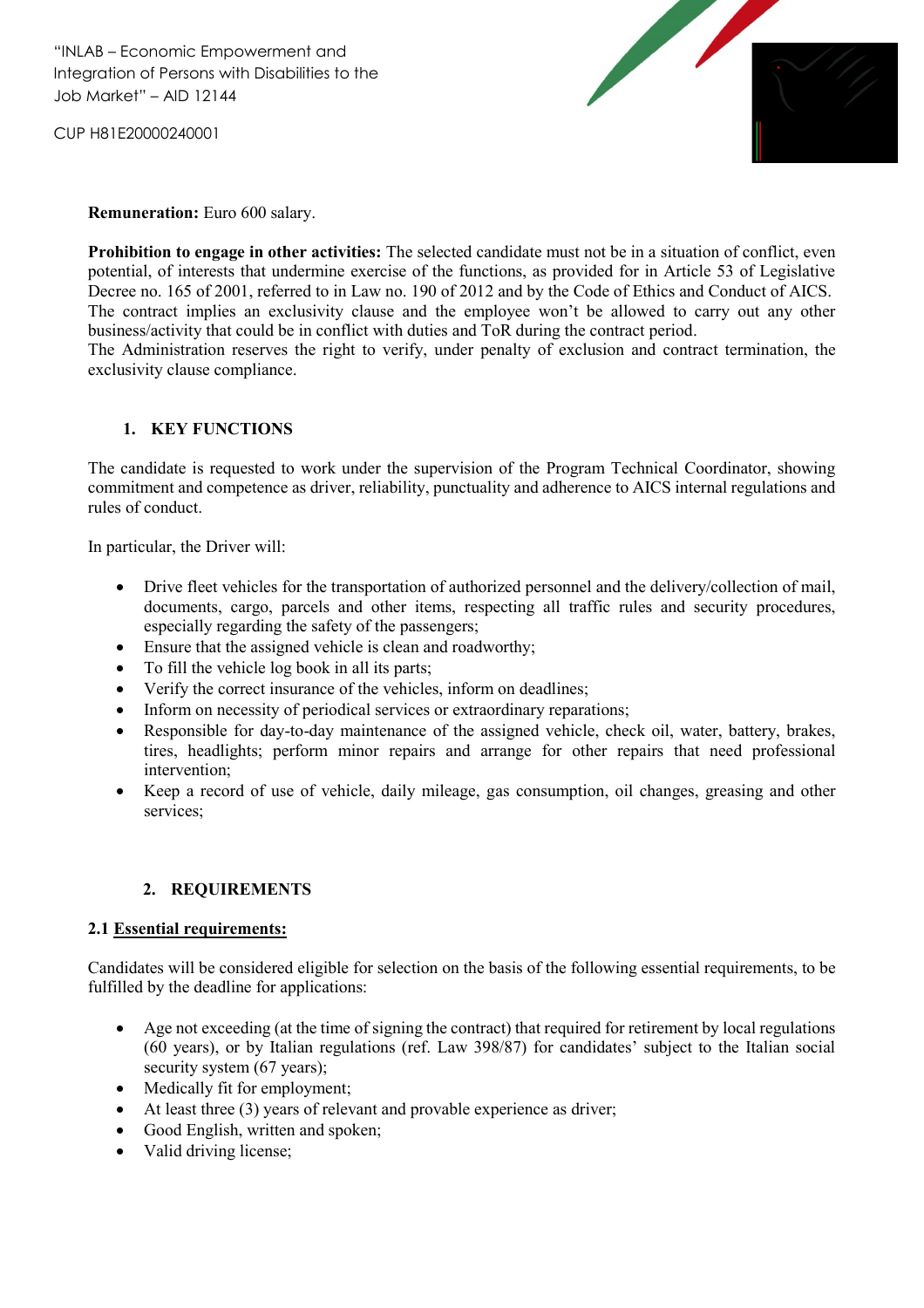"INLAB – Economic Empowerment and Integration of Persons with Disabilities to the Job Market" – AID 12144

CUP H81E20000240001



- Native or Fluent Arabic (written and spoken);
- Good knowledge of English language
- Driving license and good knowledge of driving rules and regulations, chauffeur protocol and courtesies, and local roads and conditions, and safety driving skills;
- Skill in minor vehicle repairs;
- Not having sustained, in the three-year period preceding the date of expiry of the notice, an assessment of insufficiency in the assessment of work done/performed in the context of employment;

# **2.2 Preferred requirements**

- High School Diploma;
- Working experience as driver in development cooperation (international agencies or NGOs);
- Ability to administer First Aid;
- Previous working experience as car mechanic or electrician;
- Knowledge of Italian language;

## Qualified women candidates are highly encouraged to apply.

Before submitting their application, candidates should assess whether they fulfil all the essential requirements specified in this vacancy notice. Start and end dates of all previous positions and indication on whether they were full- or part-time should be clearly stated in the curriculum vitae. Details of any professional experience, training, or studies must be provided in the application according to the legal binding statement. Upon request, candidates must be able to provide supporting documentation clearly indicating the duration and nature of those experiences.

## **3. HOW TO APPLY**

The submission of the application, duly signed, should indicate the number of the vacancy announcement code. The application shall be written in English and include:

1. Legally Binding Statement (according to art. 46 of Italian D.P.R. 28.12.2000 n. 445), as per the attached template, declaring:

- a) Surname, name, date and place of birth;
- b) Residence;
- c) Age not exceeding (at the time of signing the contract) that required for retirement by local regulation (60 years), or by Italian regulation (ref. Law 398/87) for candidates' subject to the Italian social security system (67 years);
- d) Citizenship;
- e) Being medically fit for employment;
- f) Full enjoyment of political and civil rights;
- g) Absence of convictions for any criminal offence and absence of any pending criminal and accounting offences both in Italy and abroad;
- h) Not to have been dismissed, dispensed, declared lapsed or fired from employment in a public administration, both in Italy and abroad;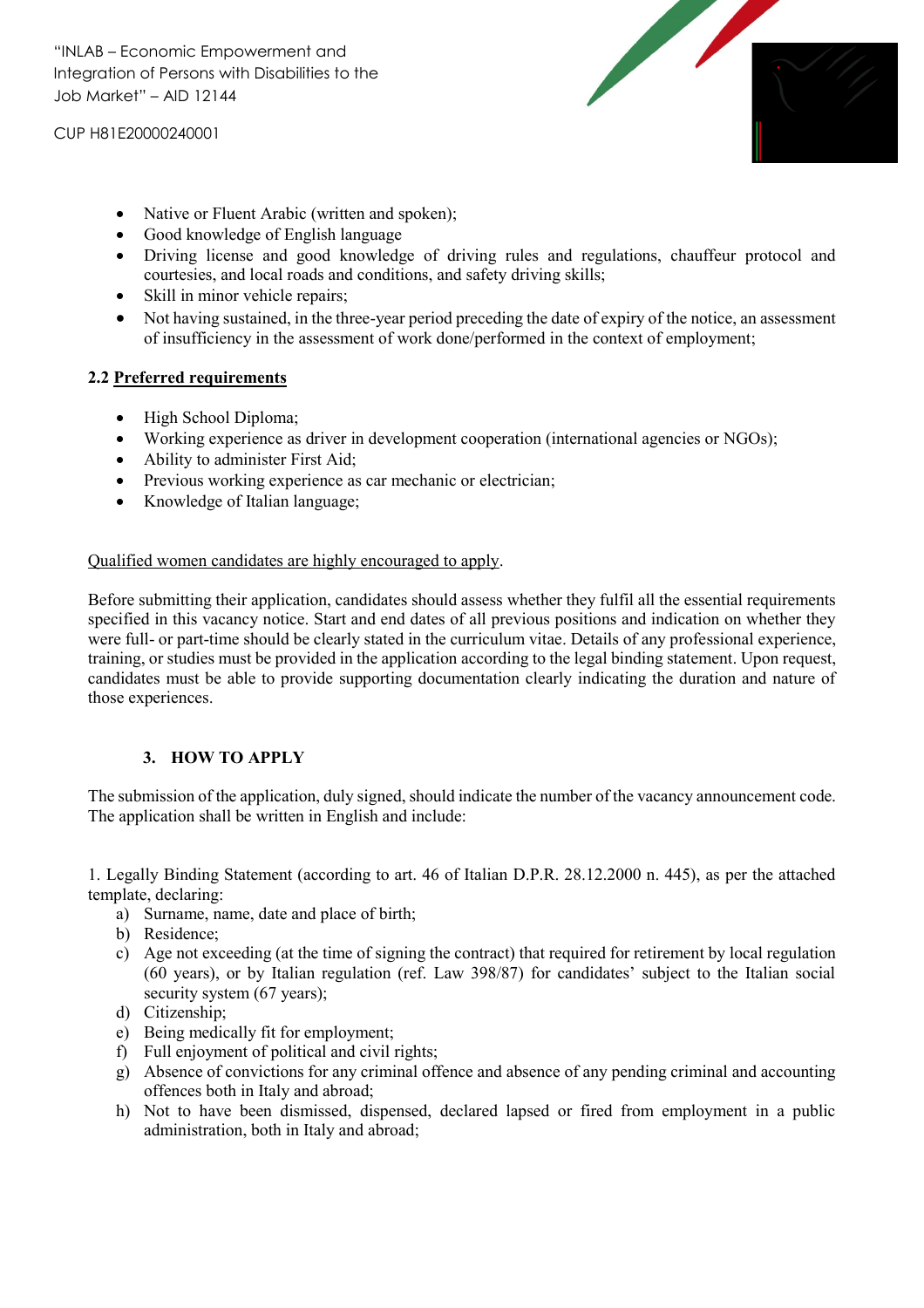CUP H81E20000240001



- i) Not having sustained, in the three-year period preceding the date of expiry of the notice, an assessment of insufficiency in the assessment of work done/performed in the context of employment contracts signed with AICS offices other than Khartoum;
- j) To have a written and spoken knowledge of English language;
- k) To have acquired professional experience as a driver as indicated in the attached Statement and to be able to provide an appropriate service certificate signed by the employer for each period.

Any false declaration will incur penal sanctions according to article 76 of Italian D.P.R. 28.12.2000, n. 445. as subsequently amended and supplemented, facing immediate termination of employment and loss of any wrongfully obtained benefit.

The application shall also include:

- **1.** Copy of valid driving license;
- **2.** Copy of a valid ID;
- **3. Signed** Curriculum vitae in English;

**The applicant should also provide a telephone number for communications.** The applicant must communicate any changes occurring after the submission of the application for this vacancy. The applications, duly dated and signed, should be submitted by 7.10.2021 at 12:00 (Khartoum time):

• in non-modifiable pdf format to the following email address: [recruitment.sudan@aics.gov.it.](mailto:recruitment.sudan@aics.gov.it) The subject of the email must contain the vacancy announcement **INLAB/01/2021**

Or:

 In closed envelope to **Italian Development Cooperation Office, Street 33, Al Amarat – Khartoum – Sudan Khartoum**.

Please mark the outside of the envelope with **DRIVER INLAB/01/2021**

Please note that only complete applications received within the deadline will be accepted and considered.

For the applications sent by mail or currier, the postmark date will serve as a proof (applications sent before the time limit, but received after 5 days from the deadline will not be accepted).

## **4. EXCLUSION FROM SELECTION PROCEDURES**

The following will determine exclusion from the selection procedure:

- a) Applications lacking any of the essential eligibility requirements;
- b) Applications received after the deadline stated in this announcement and not following terms and modality set out in the present announcement;
- c) Application documents not signed;

## **5. EVALUATION OF APPLICATIONS**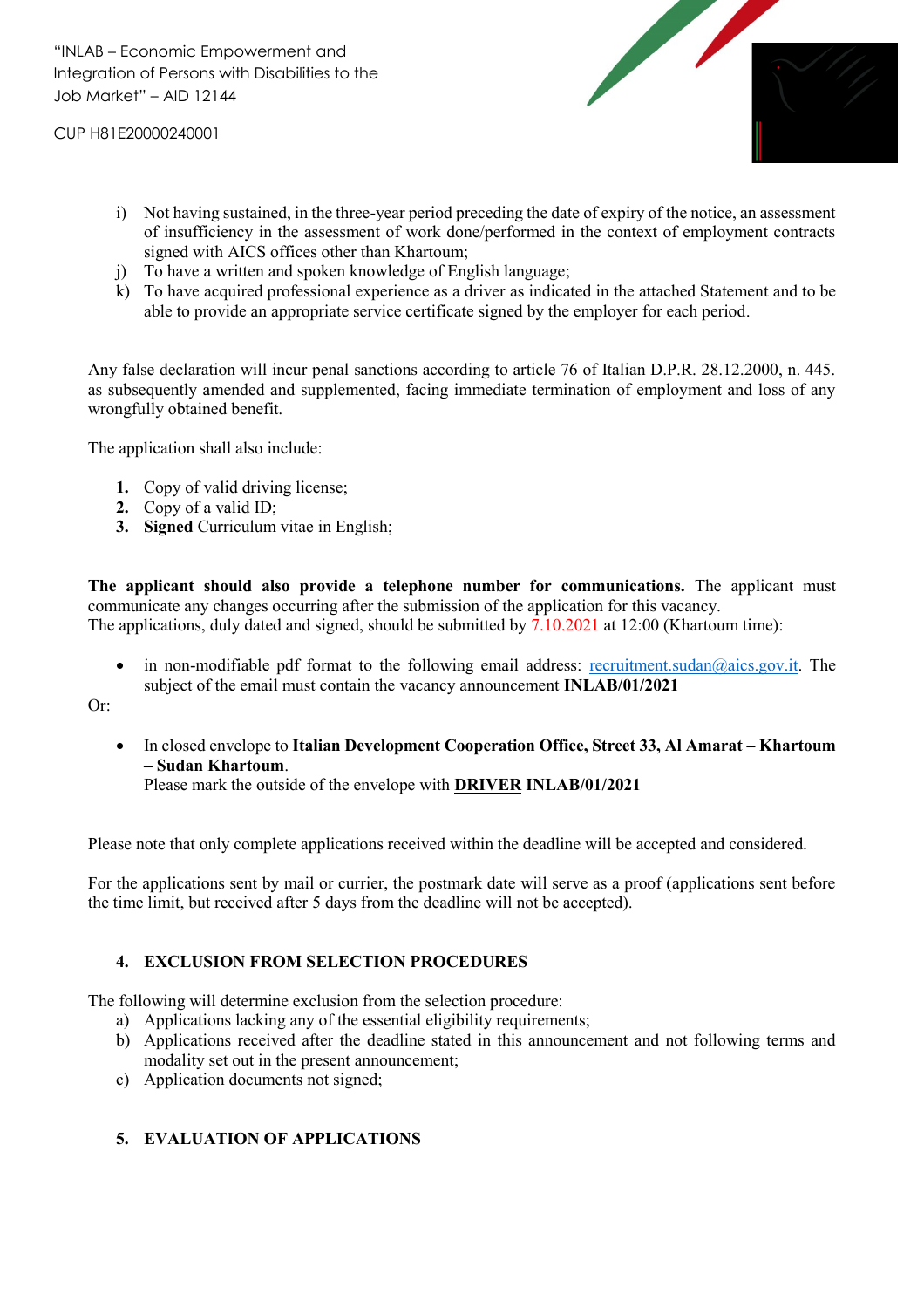CUP H81E20000240001



Once the terms of validity of the notice have elapsed, the head of AICS office in Khartoum assesses the admissibility of the applications regarding the presence of the essential requirements and the absence of causes for exclusion. The exclusion is communicated to the candidates concerned.

Subsequently, a recruitment commission of three members appointed according to art. 2 of the document approved by the *Delibera* n.101 of the Joint Committee n.101 evaluates the merits of applications by assigning a maximum overall score of 100 points according to the following criteria:

### **QUALIFICATIONS (Max 70 points)**

- Language and communication skills: up to 20 points;
- Professional experience: up to 40 points;
- Other qualifications of professional skills: up to 10 points;

### **INTERVIEW (Max 30 points)**

Candidates who score at least 40 points, in the assessment of qualifications, are invited for an interview and practical test. A maximum score of 30 points can be attributed. The interview will be carried out at the premises of the Italian Agency for Development Cooperation in Khartoum.

The interview and practical test shall be held in the languages indicated in the vacancy announcement and shall assess the applicant's knowledge and experience, languages skills, his or her ability to carry out the position and any other skills deemed necessary to assess the candidate's profile in relation to the post to be filled (good driving skills and defensive attitude, good knowledge and competence in basic mechanics and vehicles maintenance procedures).

The invitation for an interview will be communicated by telephone to the number indicated by the candidate in the application. Applicants are not entitled to reimbursement of any costs incurred in connection with the interview.

Following the interview process, a list of candidates is drawn which includes only candidates with an overall score above 60% of the maximum attributable points (60 points).

## **6. RESULTS OF THE SELECTION**

The candidate with the highest score in the ranking list is declared the winner. He/she is informed by email or any other appropriate means.

The ranking list remains valid for one year and can be extended for 1 additional year whenever deemed necessary for the implementation of the initiative. In case of a decline by the winning candidate or an early termination of the contract, AICS may assign the position to the next candidate in the ranking list.

In the event of equal scoring, the youngest either female candidate will be preferred.

The ranking list is published on AICS and AICS Khartoum Office website.